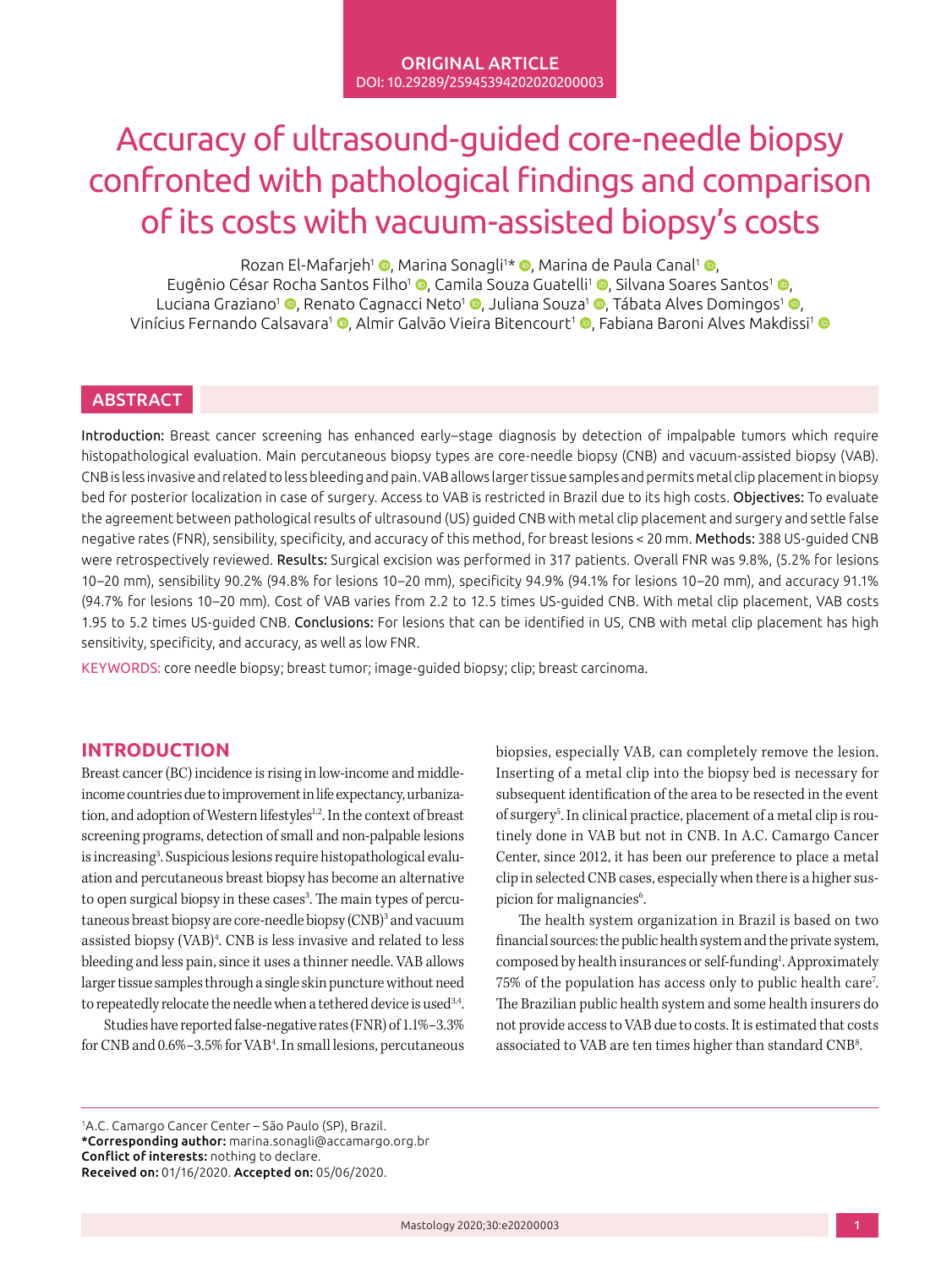The objective of this study is to evaluate pathological diagnosis of ultrasound (US) guided CNB and surgery, setting falsenegative rate, sensibility, specificity, accuracy, positive predictive value (PPV), negative predictive value (NPV), upgrading rate and agreement rate of US guided CNB for breast lesions smaller than 2 cm. Also, this study aims to estimate costs between VAB and CNB with and without metal clip placement.

## **METHODS**

This study was approved by the Ethics Committee of A.C.Camargo Cancer Center, reference number 2,522/18. Due to the retrospective nature of the study, formal consent is not required. A retrospective cohort study encompassing women submitted to US-guided CNB breast lesions smaller than 2 cm with metal clip placement, between October 2016 and December 2017, extracted from the A.C.Camargo Cancer Center medical records.

US-guided CNB was performed using free-hand technique, guided by a 5-12 MHz linear-array transducer. After local anesthesia, a 14-gauge semi-automated needle was inserted by the radiologist through a small skin incision and advanced towards the target lesion using US guidance. Once needle location is confirmed, four or five core samples were obtained, as decided by each radiologist. Samples were immediately fixed in small formalin containers. A metallic clip was placed on the biopsy site at the end of the sampling and a post-biopsy mammogram was performed to confirm proper lesion targeting. Biopsies were performed by a team of radiologists, including medical residents supervised by radiologists with 5 to 25 years of experience in percutaneous biopsy.

Imaging findings of biopsied breast lesion and pathologic results of CNB were described in absolute and relative frequencies. Baseline patient characteristics were expressed as absolute and relative frequencies for qualitative variables and as the median, minimum, and maximum values for quantitative variables. Costs of CNB with and without metal clip placement and VAB were estimated through the average costs between the health insurances attended at A.C. Camargo. Data regarding costs were provided by financial department. Costs were compared by financial source and expressed as relative frequency.

False negative rates were calculated for lesions smaller than 10 mm or 10–20 mm. Upgrading rate was calculated when CNB resulted atypical or benign, but surgery diagnosed a malignant lesion. All statistical analyses were carried out with the Statistical Package for Social Science (SPSS) version 25 (IBM Corp., Armonk, NY, USA).

## **RESULTS**

Percutaneous US-guided CNB with metal clip placement was performed in 388 female patients between October 2016 and December 2017. Patients' mean age was 53.3 years-old (range, 20-94 years; mean ± standard deviation [SD], 53.3 ± 13.4). Ultrasound findings of biopsied lesions were masses (91.2%) and nonmass findings (8.8%) (Table 1). Mean size of biopsied lesions was 12.2 mm (range, 3-20 mm; mean  $\pm$  SD. 12.2  $\pm$  4.5). Pathologic results of US-guided CNB diagnosed invasive ductal carcinoma (49.7%), invasive lobular carcinoma (2.6%), ductal carcinoma *in situ* (4.6%), lesions of high-risk (3.4%), and benign findings (29.4%) (Table 2).

Some lesions were surgically excised, and the choice of surgery was made at the discretion or request of the physician or patient. Of the 388 patients included in this study, 317 patients (81.7%) underwent surgery after biopsy: 221 patients (69.7%) underwent conservative surgery and 96 patients (30.6%) underwent mastectomy. For adequate intraoperative localization, lesion or metal clip was pre-operatively marked by US-guided injection of technetium99 (radio-guided occult lesion localization – ROLL) in 225 (86.9%) patients.

Table 3 summarizes histological findings of US-guided CNB and surgery for lesions smaller than 10 mm and between 10 to 20 mm, and for masses/lumps and nonmasses findings. Two cases of false-positive were identified. One case refers to a patient submitted to neoadjuvant chemotherapy who presented a complete

Table 1. Characteristics of US-guided core-needle biopsy breast lesions with metal clip placement.

| Image findings of biopsied lesions | n(%)       |
|------------------------------------|------------|
| Lumps/Masses                       | 354 (91.2) |
| Nonmass Findings                   | 34(8.8)    |
| US: ultrasound.                    |            |

Table 2. Pathologic findings of breast ultrasound-guided core-needle biopsy with metal clip placement.

| <b>Pathologic Findings of biopsied lesions</b> | n (% <u>)</u> |
|------------------------------------------------|---------------|
| Breast Cancer                                  | 221 (56.9)    |
| Invasive Ductal Carcinoma                      | 193 (49.7)    |
| Invasive Lobular Carcinoma                     | 2.6)          |
| Ductal Carcinoma <i>in situ</i>                | 18 (4.6)      |
| High-risk                                      | 13 (3.4)      |
| Atypical Ductal Hyperplasia                    | 7(1.8)        |
| Atypical Lobular Hyperplasia                   | (0.8)         |
| Lobular Carcinoma <i>in situ</i>               | 3(0.8)        |
| Benign                                         | 114 (29.4)    |
| Fibroadenoma                                   | 47 (12.1)     |
| Stromal Fibrosis of breast tissue              | 39(10.1)      |
| Pseudoangiomatous Stromal Hyperplasia (PASH)   | 3(0.8)        |
| Papillary Lesion                               | 25(6.4)       |
| Others                                         | 40 (10.3)     |
| Total                                          | 388 (100)     |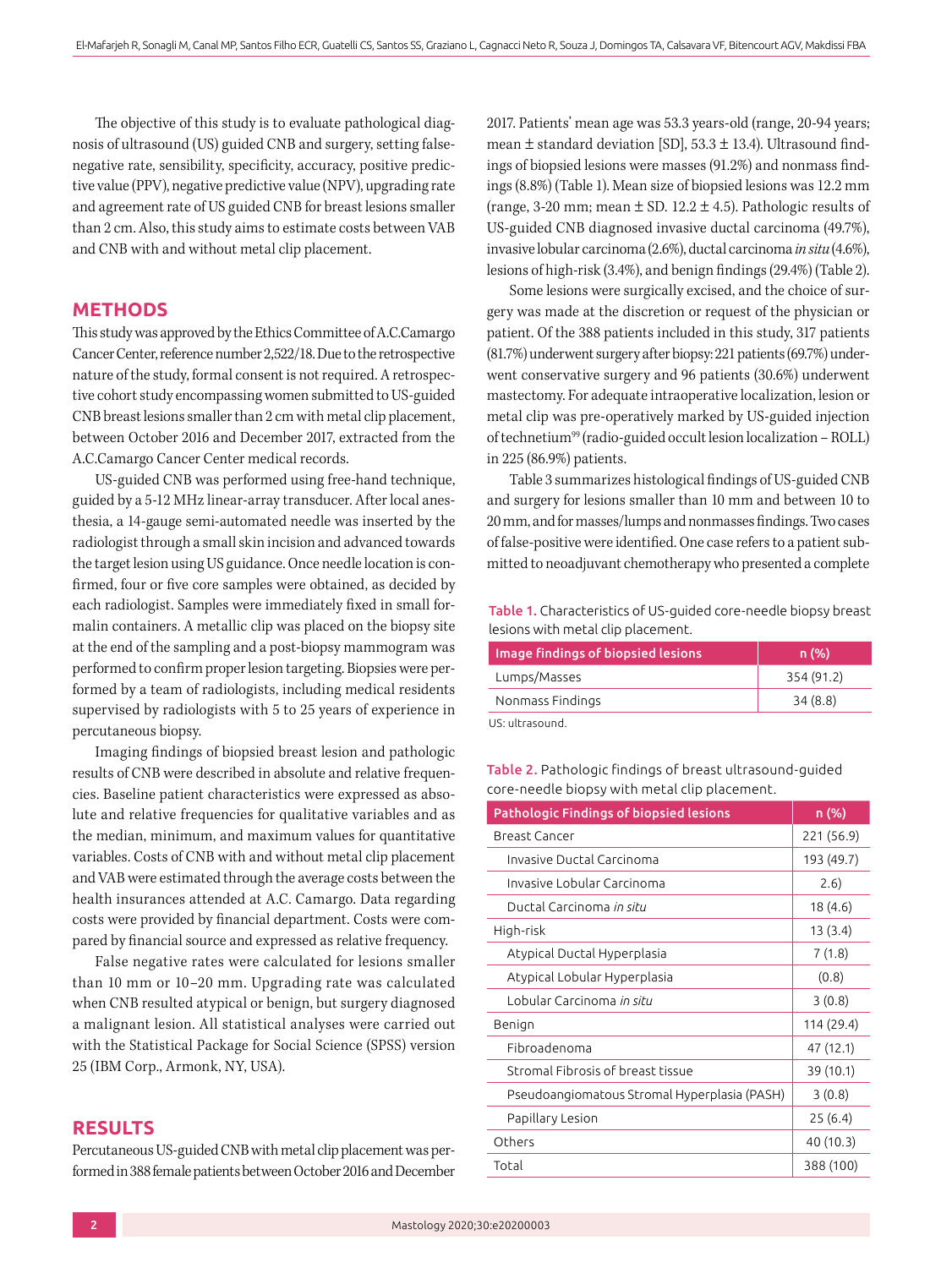pathological response. Second case regards to the absence of residual tumor in surgery due to its removal on biopsy. According to the pathological report of this case, tumor comprised 90% of the biopsy material, which measured 1.7 cm.

Overall FNR for US-guided CNB with metal clip placement was 9.8%, higher for lesions smaller than 10 mm (16.2%) and lower for lesion ranging 10–20 mm (5.2%). When compared by radiologic findings, FNR was 0.9% for masses/lumps and 6.7% for nonmasses lesions (Table 4).

Overall sensibility overall was  $90.2\%$  (83.8% for lesions  $\leq 10$  mm; 94.8% for lesions 10–20 mm) and overall specificity was 94.9%  $(96\%$  for lesions  $\leq 10$  mm; 94.1% for lesions 10–20 mm). US-guided CNB sensibility for masses/lumps was 99.1%, slightly higher than for nonmasses (93.3%) (Table 4).

Overall PPV and NPV were 98.7 and 69.1%. For lesion ≤ 10 mm, values were 98.8% and 60% and for lesions 10–20 mm, 98.6% and 80%, respectively. PPV and NPV for masses/lumps were 90.8% and 95.9%. Overall accuracy rate was 91.1% (86.3% for lesions ≤ 10 mm and 94.7% for lesions 10–20 mm). Accuracy for masses/lumps was 91.6%. Overall upgrading rate between pathological finding of CNB and surgery was 7.1%, being higher for lesions  $\leq 10$  mm (12.1%) than for lesions 10–20 mm (3.7%) (Table 4).

Comparison between costs of US-guided CNB with and without metal clip placement and VAB according to financial source (private *versus* healthcare insurance) is displayed in Table 5. Cost of VAB was 2.2 times higher than US-guided CNB when payment source is private (*i.e.,* paid by the patient) and 12.5 times higher when payment is provided by healthcare insurers. Introduction of a metal clip at the time of CNB entails a higher cost to the procedure, but, even so, VAB is more expensive and costs 1.95 times more than US-guided CNB when payment source is private and 5.2 times more when payment is by insurers (Table 5).

| Size (mm)                  |        |          | <b>Benign</b>       | Malign              | <b>Atypical</b>     | <b>Total</b>   |
|----------------------------|--------|----------|---------------------|---------------------|---------------------|----------------|
| $= 10$                     |        | Benign   | 24                  | 11                  | 5                   | 40             |
|                            | Biopsy | Malign   | $\mathbf 0$         | 72                  | $\overline{2}$      | 74             |
|                            |        | Atypical | $\mathbf{1}$        | $\overline{4}$      | 5                   | 10             |
|                            | Total  |          | 25                  | 87                  | 12                  | 124            |
|                            |        | Benign   | 32                  | 5                   | 3                   | 40             |
| >10<br>Total               | Biopsy | Malign   | $\overline{2}$      | 139                 | $\mathsf{O}\xspace$ | 141            |
|                            |        | Atypical | $\overline{0}$      | $\overline{2}$      | 5                   | $\overline{7}$ |
|                            | Total  |          | 34                  | 146                 | 8                   | 188            |
|                            | Biopsy | Benign   | 56                  | 16                  | 8                   | 80             |
|                            |        | Malign   | $\overline{c}$      | 211                 | $\overline{c}$      | 215            |
|                            |        | Atypical | $\mathbf{1}$        | 6                   | 10                  | 17             |
|                            | Total  |          | 59                  | 233                 | 20                  | 312            |
|                            |        |          |                     |                     |                     |                |
| <b>Radiologic Findings</b> |        |          | <b>Benign</b>       | Malign              | <b>Atypical</b>     | Total          |
|                            | Biopsy | Benign   | 9                   | $\mathbf{2}$        | $\mathbf{1}$        | 12             |
|                            |        | Malign   | $\mathbf{1}$        | 12                  | $\mathbf 0$         | 13             |
| Nonmasses                  |        | Atypical | $\mathsf{O}\xspace$ | $\mathsf{O}\xspace$ | $\overline{2}$      | $\overline{2}$ |
|                            | Total  |          | 10                  | 14                  | $\overline{3}$      | 27             |
| Masses/Lumps               |        | Benign   | 47                  | 15                  | $\overline{7}$      | 69             |
|                            |        |          |                     |                     |                     |                |
|                            | Biopsy | Malign   | $\mathbf{1}$        | 200                 | $\overline{c}$      | 203            |
|                            |        | Atypical | $\mathbf{1}$        | 6                   | 8                   | 15             |
|                            | Total  |          | 49                  | 221                 | 17                  | 287            |
|                            |        | Benign   | 56                  | 17                  | 8                   | 81             |
|                            | Biopsy | Malign   | $\overline{2}$      | 212                 | $\overline{2}$      | 216            |
| Total                      |        | Atypical | $\mathbf{1}$        | 6                   | 10                  | 17             |

#### Table 3. Pathologic results of the US-guided core-needle biopsy biopsies *versus* pathological results of surgical specimen.

US: ultrasound.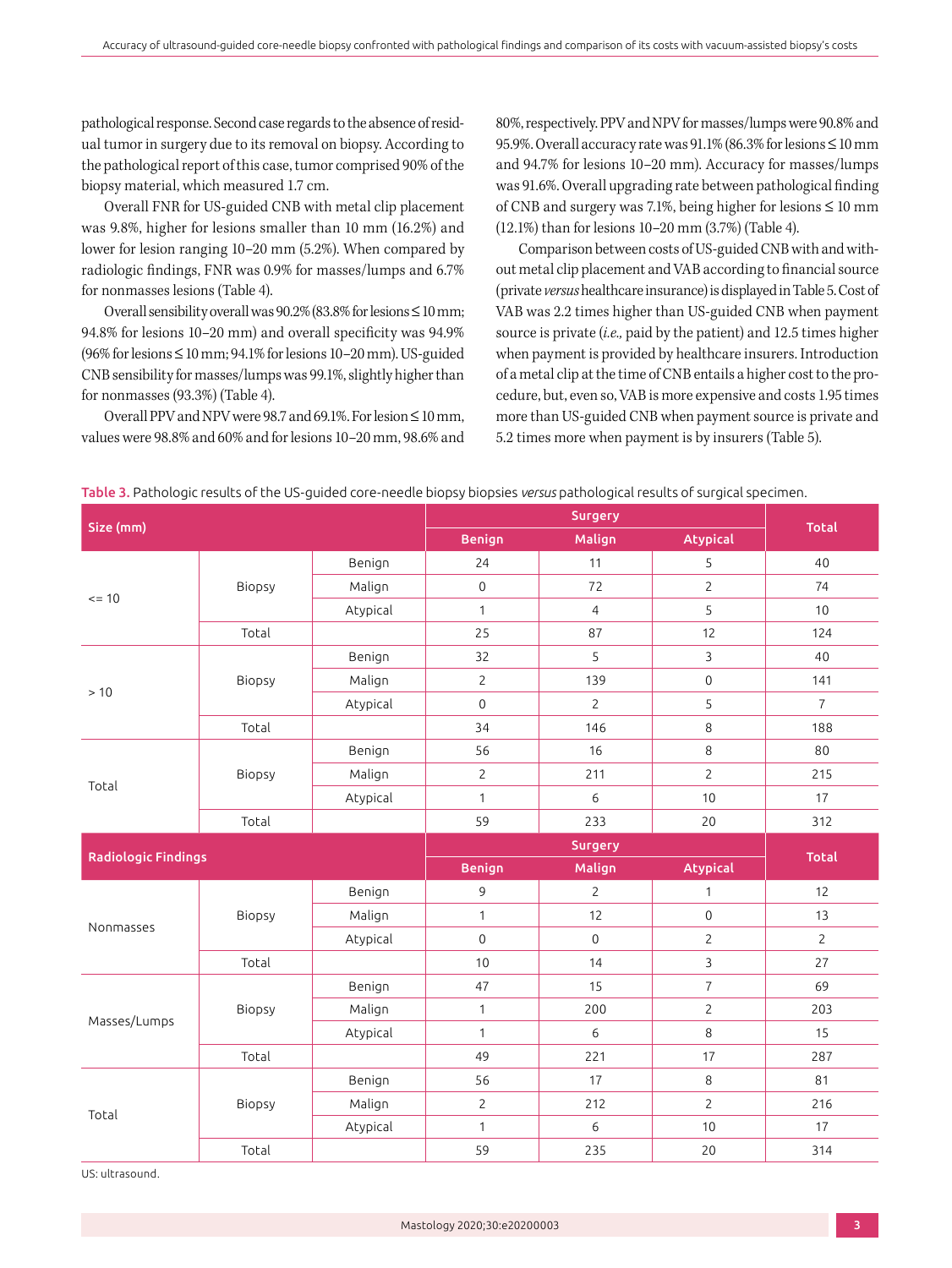## **DISCUSSION**

Advancements in imaging technology and increased access to screening programs allow for the detection of non-palpable breast lesions, which require a pathological examination if suspicious for malignancy. Two indicators of the reliability of a pathological diagnosis of a percutaneous biopsy are the repeat biopsy rate (RBR) and FNR4 . RBR is the rate at which a repeat needle biopsy or a surgical biopsy is performed after a benign result<sup>4</sup>. RBR for VAB and CNB are reported to range from 5.7%–14% and 10.9%– 17%, respectively, and vary with needle size $4.9$ .

FNR of US-guided CNB may vary according to breast lesion size and CNB needle size. A Chinese study evaluated 955 breast lesions biopsied by US-guided CNB and concluded that US-guided CNB is better for breast lesions bigger than 10 mm, and, for lesions  $\leq 10$  mm, a larger core needle caliber or VAB may be necessary<sup>10</sup>. In this same study, FNR for breast lesions ≤ 10 mm was 4.3% and  $0.7\%$  when > 10 mm<sup>10</sup>. As in the Chinese study, our data demonstrated that US-guided CNB is better for lesions higher than 10 mm. However, higher FNR reported in this study might be due to our smaller sample size, as well as we considered lesions between 10 and 20 mm.

Overall FNR for US-guided CNB are reported to range from 0% to 11.8%11. Overall FNR for Us-guided VAB are reported to be 1%–5.2%4,12. Overall FNR of this study was 9.8%, in accordance to FNR reported in literature for US-guided CNB.

Sensibility, specificity, and accuracy of CNB has been described for palpable (93.6%, 88.7%, and 90.8% respectively) and not palpable lesions (94.5%, 87.8%, and 90.5%)<sup>13</sup>. A Brazilian study evaluated 88 patients submitted to VAB and posterior excisional biopsy, where US-guided VAB sensibility was of 84.2%, specificity of 100%, PPV of 100%, and NPV of 98%14. Comparing the results of our study, US-guided CNB with metal clip placement has a higher sensibility than US-guided VAB and a higher specificity and accuracy than US-guided CNB. Also, our data showed a great PPV, slightly lower than reported to US-guided VAB. However, NPV of our study is much lower than reported from US-guided VAB, especially for lesions  $\leq 10$  mm. Hence, we suggest that a benign result of a US-guided CNB biopsy should be followed up by imaging exams in 6 months or surgically excised, in cases of radiologic-clinical disagreement.

Lesions at high-risk comprise 3%–9% of CNB results and include papillary lesions, radial scar, atypical ductal hyperplasia (ADH), atypical lobular hyperplasia (ALH), lobular carcinoma *in situ* (LCIS), and fibroepithelial tumors<sup>9</sup>. In our study, 3.4% of histological CNB findings are high-risk lesions, according to what is reported in the literature. Upgrading rate includes benign or atypical lesions in CNB that were diagnosed as malignant lesions after surgery. Upgrading rates for ADH in ductal carcinoma *in situ* (DCIS) or invasive carcinoma (ICD) are reported to be 12%–54%, and factors associated to upgrading rate are ipsilateral breast symptoms, use of 14G CNB in comparison of 11G CNB, severe ADH and co-diagnosis of papilloma<sup>15</sup>. Upgrading rates of VAB is reported to range from 10%–20%9,12. The overall upgrading rate found in this study (7.1%) is smaller than the reported in the literature, even lower when considered for lesions 10–20 mm (3.7%).

Main limitation of VAB is related to its costs. Alonso-Bartolomé et al.<sup>8</sup> analyzed the financial outlays of VAB and concluded that VAB systems are ten times more expensive than standard CNB, but 82% lower than surgical biopsies. In Japan, VAB costs around three times more than CNB<sup>4</sup>. In US, Grady et al.<sup>16</sup> showed that there is no difference between costs of US-guided CNB and non-tethered VAB devices, but when compared only tethered VAB devices and CNB, VAB is better cost-effective. To calculate costs of VAB and CNB, Grady et al.<sup>16</sup> included repeated biopsies

| Size (mm)    | <b>FNR (%)</b> | Sensibility (%) | Specificity (%) | <b>PPV (%)</b> | <b>NPV (%)</b> | Accuracy (%) | Upgrading (%) |
|--------------|----------------|-----------------|-----------------|----------------|----------------|--------------|---------------|
| $\leq 10$    | 16.2           | 83.8            | 96              | 98.8           | 60             | 86.3         | 12.1          |
| $10 - 20$    | 5.2            | 94.8            | 94.1            | 98.6           | 80             | 94.7         | 3.7           |
| Nonmasses    | 6.7            | 93.3            | 75              | 82.4           | 90             | 85.2         | 7.4           |
| Masses/Lumps | 0.9            | 99.1            | 68.1            | 90.8           | 95.9           | 91.6         | 7.3           |
| All          | 9.8            | 90.2            | 94.9            | 98.7           | 69.1           | 91.1         | 7.1           |

Table 4. False negative rate (FNR), sensibility, specificity, positive predictive value (PPV), negative predictive value (NPV), accuracy, and upgrading rate of US-guided core-needle biopsy.

US: ultrasound.

Table 5. Comparison between US-guided core-needle biopsy (CNB) and vacuum assisted biopsy (VAB) according to financial source (private *versus* healthcare insurance), with or without metal clip placement.

| Method of breast biopsy | <b>Private</b> | <b>Insurance</b> | Private + Metal Clip ' | Insurance + Metal Clip |
|-------------------------|----------------|------------------|------------------------|------------------------|
| US-guided CNB           |                |                  |                        | M                      |
| <b>VAB</b>              |                | 12.5 Y           | .95 Z                  | 5.2 W                  |

US: ultrasound.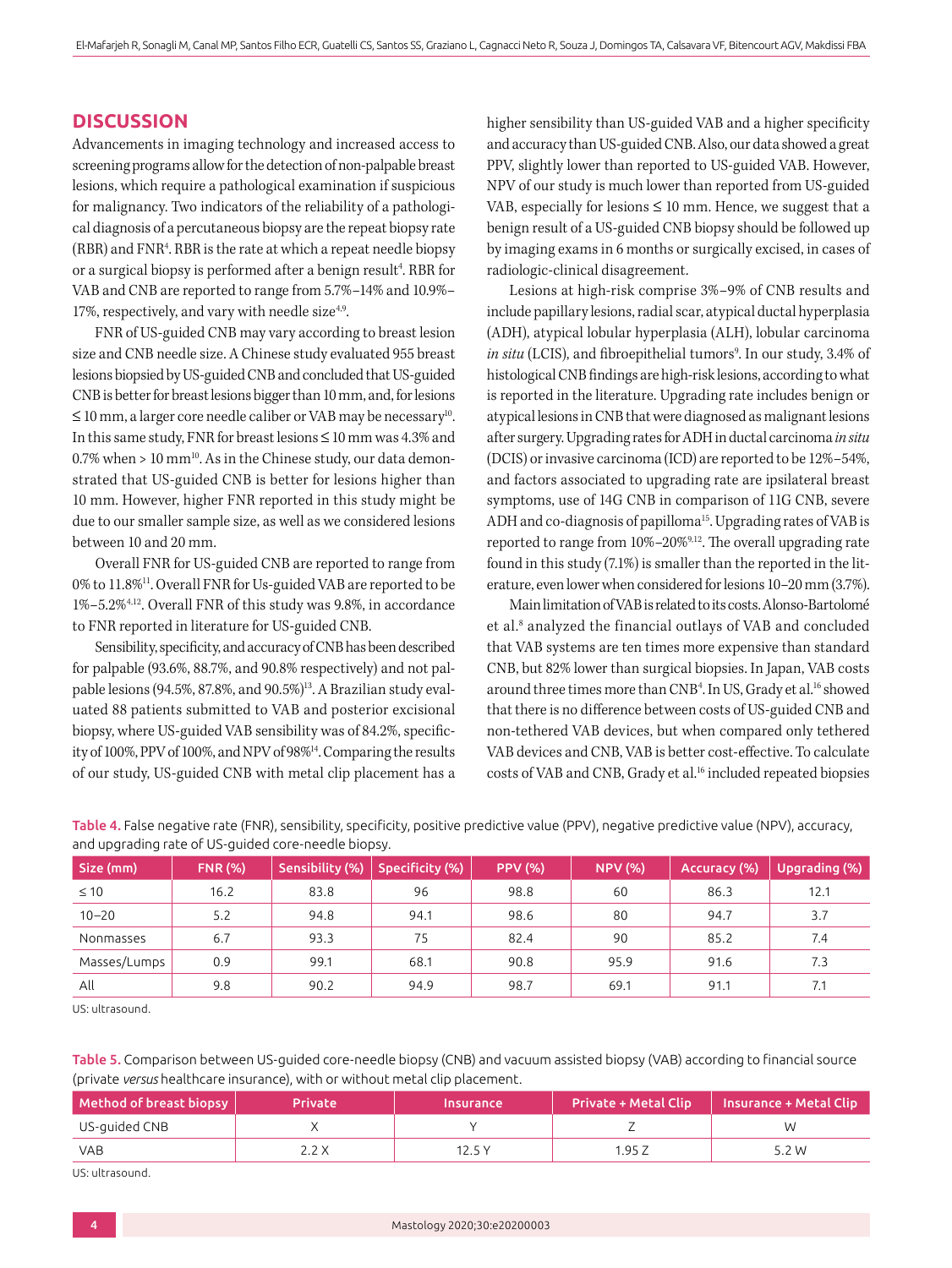and surgical biopsies when needed. Unfortunately, Brazilian public health system and some health insurers do not provide access to VAB because of its costs. Our study is the first Brazilian study to estimate costs of CNB and VAB considering the financial source where VAB is available. In our study, VAB costs 2.2 times US-guided CNB for private payment and 12.5 times when the payment is made by the healthcare insurer. However, placement of metal clip enhances CNB costs VAB still costs 1.95 times CNB (private) and 5.2 times (insurance).

Some limitations of this study are related to a retrospective study, such as missing data and the absence of a VAB arm for comparison to US-guided CNB and US-guided VAB arms. Herein, biopsies were performed by a team of radiologists with different years of experience in percutaneous biopsy. Also, a costeffective study was not performed, and the costs were estimated according to financial reports.

Nevertheless, this study was able to demonstrate that, for lesions bigger than 10 mm, US-guided CNB with metal clip placement has high sensitivity, specificity, accuracy, and PPV and low FNR. So, our results suggest that US-guided CNB is an accurate approach to lesions that can be seen on US, besides being cost-effective.

## **CONCLUSIONS**

US-guided CNB showed a low FNR, especially when done in lesions larger than 10 mm. Also, US-guided CNB with metal clip placement has high sensitivity, specificity, accuracy, and PPV, even for lesions under 10 mm. Moreover, US-guided CNB with metal clip placement is less expensive than VAB, regardless of the source of payment. In conclusion, US-guided CNB is an accurate approach to lesions that can be seen on US, besides being cost-effective.

# **AUTHORS' CONTRIBUTIONS**

R.E.M., M.P.C., E.C.R.S.F., T.A.: data collection, investigation. M.S.: data analysis, writing – original draft, writing – review and editing.

C.S.G., L.G., J.S.: performed core biopsies.

R.C.N. and S.S.S.: study design.

V.F.C.: statistical analysis.

A.G.V.B.: study design, performed core biopsies, data analysis, writing – review.

F.B.A.M.: project administration, study design, data analysis, writing – review.

## **REFERENCES**

- 1. Lee BL, Liedke PER, Barrios CH, Simon SD, Finkelstein DM, Goss PE. Breast cancer in Brazil: Present status and future goals. Lancet Oncol. 2012;13(3):e95-102. [http://dx.doi.](http://dx.doi.org/10.1016/S1470-2045(11)70323-0) [org/10.1016/S1470-2045\(11\)70323-0](http://dx.doi.org/10.1016/S1470-2045(11)70323-0)
- 2. Makdissi FB, Leite FPM, Peres SV, Silva DRM e, Oliveira MM de, Lopez RVM, et al. Breast cancer survival in a brazilian cancer center: a cohort study of 5,095 patients. Mastology. 2019;29(1):37- 46. <https://doi.org/10.29289/2594539420190000437>
- 3. Bennett IC, Saboo A. The Evolving Role of Vacuum Assisted Biopsy of the Breast: A Progression from Fine-Needle Aspiration Biopsy. World J Surg. 2019;43:1054-61. [https://doi.](https://doi.org/10.1007/s00268-018-04892-x) [org/10.1007/s00268-018-04892-x](https://doi.org/10.1007/s00268-018-04892-x)
- 4. Nakano S, Imawari Y, Mibu A, Otsuka MH, Oinuma T. Differentiating vacuum-assisted breast biopsy from core needle biopsy: Is it necessary? Br J Radiol. 2018;91(1092):20180250. <https://dx.doi.org/10.1259%2Fbjr.20180250>
- 5. Schulz-Wendtland R, Dankerl P, Bani MR, Fasching PA, Heusinger K, Lux MP, et al. Evaluation of a marker clip system in sonographically guided core needle biopsy for breast cancer localization before and after neoadjuvant chemotherapy. Geburtshilfe Frauenheilkd. 2017;77(2):169-75. [https://dx.doi.](https://dx.doi.org/10.1055%2Fs-0042-124191) [org/10.1055%2Fs-0042-124191](https://dx.doi.org/10.1055%2Fs-0042-124191)
- 6. Andrade WP, Brites MR, Marques EF, Maciel M do S, Alves MGCP. Modelo alternativo para introdução de clipe cirúrgico para localização do leito tumoral em pacientes submetidos à quimioterapia neoadjuvante : descrição da técnica. Rev Bras Mastol. 2012;22(2):46-50.
- 7. Nigenda G, Gonzalez-Robledo MC, Gonzalez-Robledo LM, Bejarano-Arias RM. Breast cancer policy in Latin America: Account of achievements and challenges in five countries. Global Health. 2016;12:39.<https://dx.doi.org/10.1186%2Fs12992-016-0177-5>
- 8. Alonso-Bartolomé P, Vega-Bolívar A, Torres-Tabanera M, Ortega E, Acebal-Blanco M, Garuo-Ayensa F, et al. Sonographically guided 11-G directional vacuum-assisted breast biopsy as an alternative to surgical excision: Utility and cost study in probably benign lesions. Acta Radiol. 2004;45(4):390-6. <https://doi.org/10.1080/02841850410005633>
- 9. Londero V, Zuiani C, Linda A, Battigelli L, Brondani G, Bazzocchi M. Borderline breast lesions: Comparison of malignancy underestimation rates with 14-gauge core needle biopsy versus 11-gauge vacuum-assisted device. Eur Radiol. 2011;21(6):1200-6.<https://doi.org/10.1007/s00330-010-2053-7>
- 10. Zhou JY, Tang J, Wang ZL, Lv FQ, Luo YK, Qin HZ, et al. Accuracy of 16/18G core needle biopsy for ultrasound-visible breast lesions. World J Surg Oncol. 2014;12:7. [https://dx.doi.](https://dx.doi.org/10.1186%2F1477-7819-12-7) [org/10.1186%2F1477-7819-12-7](https://dx.doi.org/10.1186%2F1477-7819-12-7)
- 11. Povoski SP, Jimenez RE, Wang WP. Ultrasound-guided diagnostic breast biopsy methodology: Retrospective comparison of the 8-gauge vacuum-assisted biopsy approach versus the spring-loaded 14-gauge core biopsy approach. World J Surg Oncol. 2011;9:87.<https://doi.org/10.1186/1477-7819-9-87>
- 12. O'Flynn EAM, Wilson ARM, Michell MJ. Image-guided breast biopsy: state-of-the-art. Clin Radiol. 2010;65(4):259-70. [https://](https://doi.org/10.1016/j.crad.2010.01.008) [doi.org/10.1016/j.crad.2010.01.008](https://doi.org/10.1016/j.crad.2010.01.008)